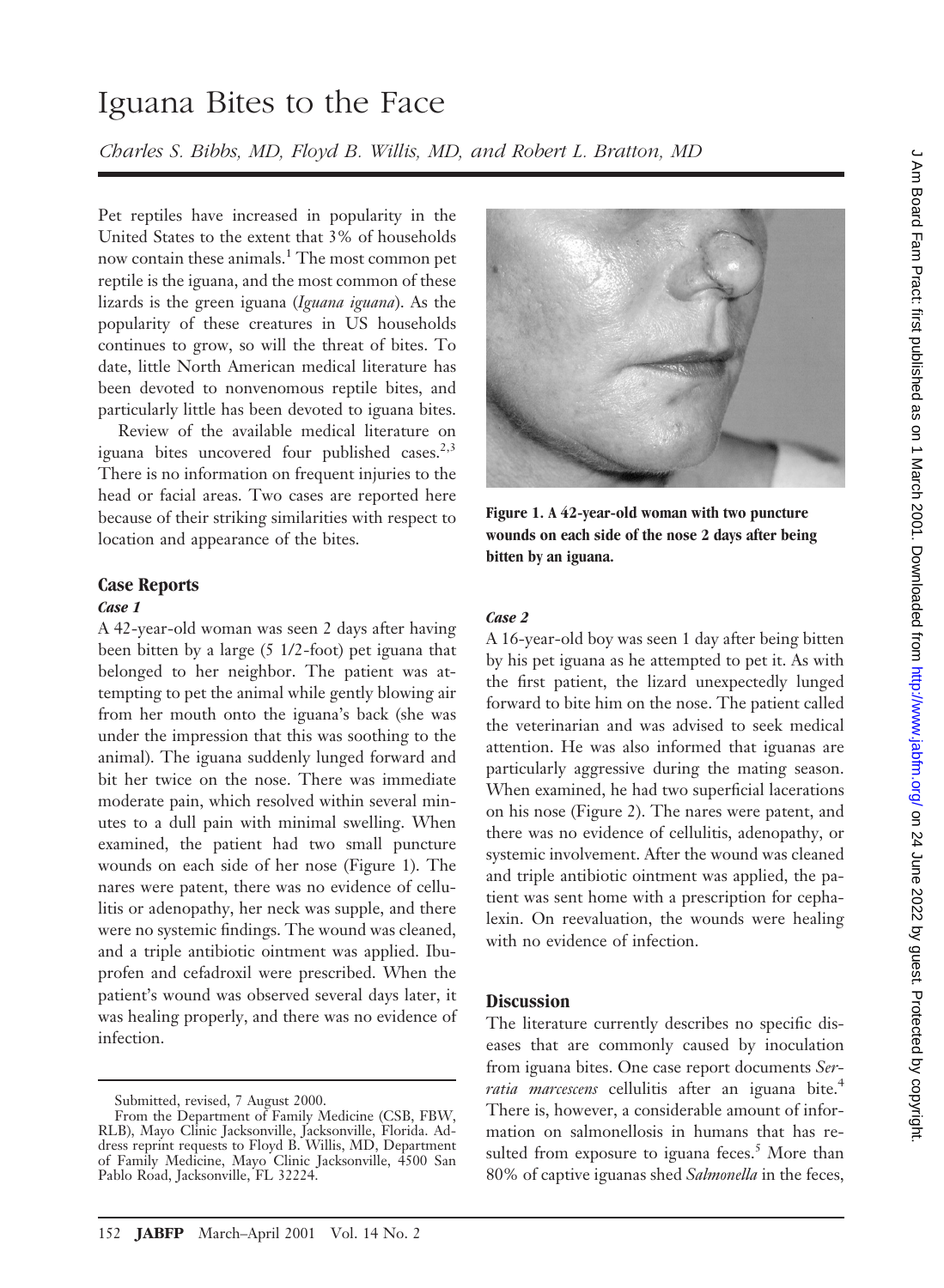

**Figure 2. A 16-year-old boy with two superficial lacerations on his nose 1 day after being bitten by his pet iguana.**

which can create health risks for those who are bitten by or exposed to the feces of these animals.<sup>1,6</sup>

Although nonvenomous pet reptile bites are not frequently seen in the primary care physician's office or the emergency department, the choice of iguanas as pets is increasing (795,000 of these animals were imported to the United States in 1995, compared with 139,000 in 1989) and could well lead to more treatment for bites.<sup>2</sup> Treatment of iguana bites can include prophylactic antibiotics if the depth or severity of the wound is serious. Thorough cleaning, review of tetanus immunization, and observation might suffice as long as there is careful monitoring for signs of infection. Because iguanas and *Salmonella* are so strongly linked, the choice of antibiotics should include agents that are specific for *Salmonella* species as well as normal human skin flora.<sup>2</sup>

There also exists a risk of nontraumatic illnesses from exposure to iguanas and their nearly ubiquitous infection with *Salmonella*. Serious illness leading to fever, loose stools, vomiting, and even death can result from *Salmonella* infection.

# **Conclusions and Recommendations**

There is currently no information to suggest that iguana or other nonvenomous reptile bites should

be evaluated and treated any more aggressively than other types of mild trauma to the skin. Appropriate therapy with antibiotics and a tetanus booster are prudent if the wound clinically appears to be at risk for superficial or deep tissue infection. If antibiotics are considered to be necessary, it might be prudent to select a quinolone or other antibiotic that will treat *Salmonella* as well as human skin flora infections.

Because of the potential morbidity and mortality from *Salmonella* infection, the following recommendations have been posted by the Centers for Disease Control<sup>7</sup>:

- 1. Persons at increased risk for infection or serious complications of salmonellosis (eg, pregnant women, children less than 5 years of age, and immunocompromised persons such as those with acquired immunodeficiency syndrome) should avoid contact with reptiles.
- 2. Reptiles should not be kept in child care centers and might not be appropriate pets in households in which residents are at increased risk for infection.
- 3. Veterinarians and pet store owners should provide information to potential purchasers and to owners of reptiles about the increased risk of acquiring salmonellosis from reptiles.
- 4. Veterinarians and operators of pet stores should advise reptile owners to wash their hands every time they have handled reptiles or reptile cages.
- 5. Reptiles should be kept out of food preparation areas (kitchens, etc) and other selected sites to prevent contamination. In particular, kitchen sinks should not be used to bathe reptiles or to wash reptile dishes, cages, or aquariums.

At this time, we do not have sufficient information to predict when an iguana or other nonvenomous reptile might be more aggressive and more prone to bite. Certain aggressive behavior, such as head bobbing, nodding, or charging, might warn of an impending bite. $1,8$  Further case reports and medical documentation of iguana and other nonvenomous pet bites might yield trends that allow pet owners and physicians to formulate preventive strategies.